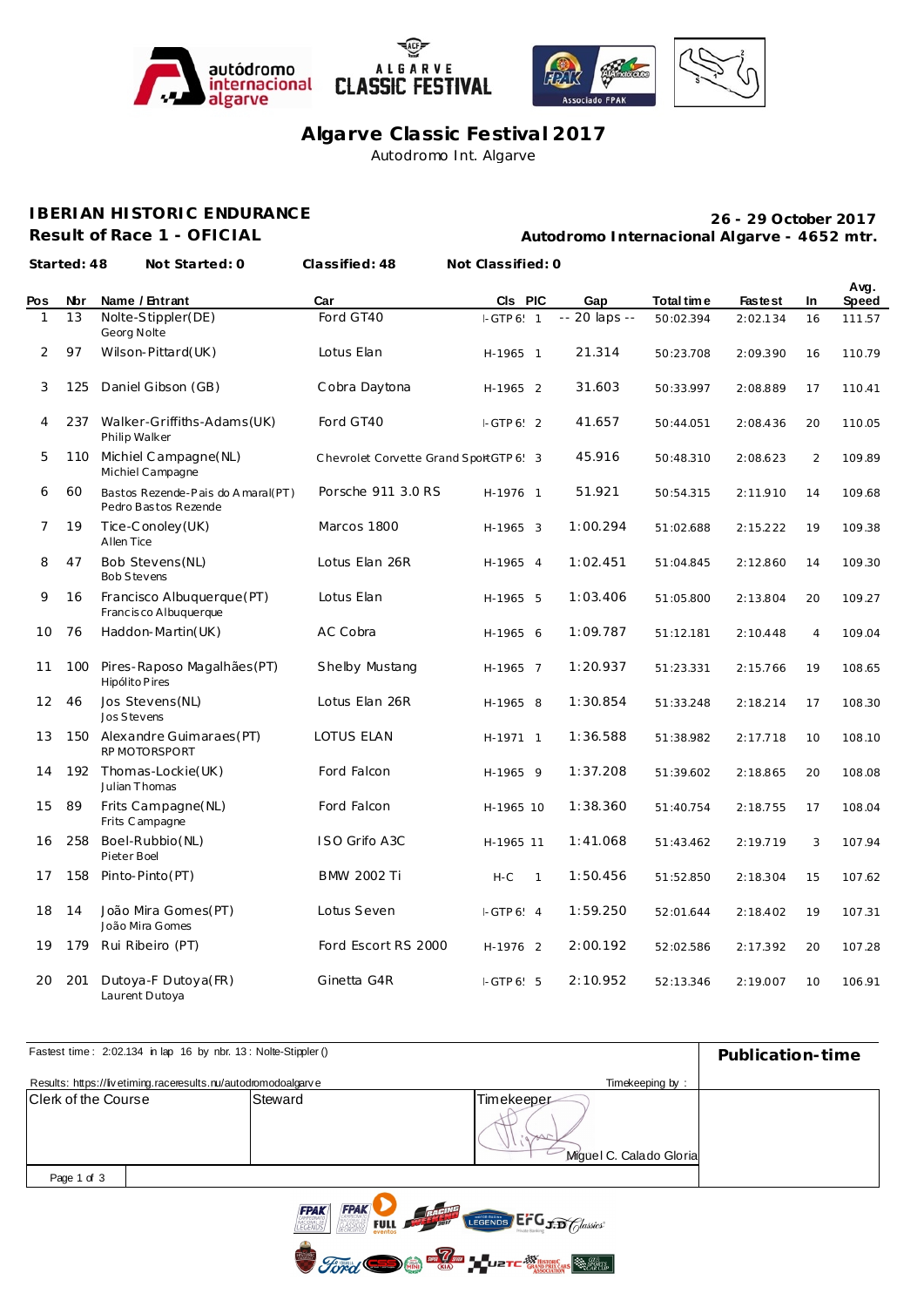







**Algarve Classic Festival 2017** Autodromo Int. Algarve

## **IBERIAN HISTORIC ENDURANCE**

**Result of Race 1 - OFICIAL**

**Autodromo Internacional Algarve - 4652 mtr. 26 - 29 October 2017**

|     | Started: 48 | Not Started: 0                                          | Classified: 48                     | Not Classified: 0 |               |            |                |     |               |
|-----|-------------|---------------------------------------------------------|------------------------------------|-------------------|---------------|------------|----------------|-----|---------------|
| Pos | Nbr         | Name / Entrant                                          | Car                                | CIs PIC           | Gap           | Total time | <b>Fastest</b> | In. | Avg.<br>Speed |
| 21  | 123         | Marcel van Laarhoven (NL)<br>Marcel van Laarhoven       | Ford Mustang Shelby 350 @ T1965 12 |                   | 2:12.751      | 52:15.145  | 2:22.225       | 20  | 106.85        |
| 22  |             | 106 Javier Ortega (ESP)<br>Javier Ortega                | Jaquar E-Type 3.8                  | H-1965 13         | 2:20.159      | 52:22.553  | 2:22.671       | 18  | 106.60        |
| 23  | 131         | Bonny-Renavand(FR)<br>Philippe Bonny                    | <b>BMW 2002 Ti</b>                 | H-1971 2          | 2:43.220      | 52:45.614  | 2:20.746       | 18  | 105.82        |
| 24  | 25          | António Torres da Silva (PT)<br>António Torres da Silva | Porsche 911 SWB                    | H-1965 14         | -- 19 laps -- | 50:19.641  | 2:25.314       | 15  | 105.39        |
| 25  | 57          | Brizido-Cardoso                                         | Porsche 911 ST                     | H-1976 3          | 28.349        | 50:47.990  | 2:24.433       | 2   | 104.41        |
| 26  | 81          | Silva-Gomes (PT)<br>Mário Silva                         | Ford Escort RS 1600                | H-1971 3          | 1:05.300      | 51:24.941  | 2:12.407       | 15  | 103.16        |
| 27  | 44          | Carvalhosa-dal Maso(PT)<br>José Carvalhosa              | Porsche 911-S SWB                  | H-1971 4          | 1:11.261      | 51:30.902  | 2:24.148       | 3   | 102.96        |
| 28  |             | 159 Vaz-Soares (PT)<br>Miguel Vaz                       | Datsun 510/1600 SSS                | H-1971 5          | 1:31.180      | 51:50.821  | 2:23.914       | 3   | 102.30        |
| 29  | 233         | Hugo Guimaraes (PT)                                     | PORSCHE 911 RS 3.0                 | H-1976 4          | 1:38.285      | 51:57.926  | 2:12.213       | 3   | 102.07        |
| 30  | 219         | Tice-Conoley (UK)<br>Allen Tice                         | <b>BMW 2002</b>                    | $H-C$<br>2        | -- 18 laps -- | 46:55.152  | 2:16.362       | 15  | 107.10        |
| 31  | 147         | Jorge Guimaraes(PT)<br>Jorge Guimarães                  | Volvo 121                          | H-1971 6          | 4:39.009      | 51:34.161  | 2:38.712       | 15  | 97.44         |
| 32  | 101         | Bart Uiterwaal(NL)<br>Bart Uiterwaal                    | Ford Mustang MK1                   | H-1965 15         | 4:53.948      | 51:49.100  | 2:38.340       | 15  | 96.97         |
| 33  |             | 116 Tourneur Vicent (FR)                                | Porsche 356                        | H-1965 16         | 5:19.257      | 52:14.409  | 2:40.665       | 13  | 96.19         |
| 34  | 120         | Voyazides-Hadfield (UK)<br>Leo Voyazides                | Ford GT40                          | $-GTP 666$        | -- 17 laps -- | 43:45.242  | 2:05.965       | 16  | 108.46        |
| 35  | 109         | Perivier-Lambert(FR)                                    | Porsche                            | GTS-10 1          | 8:38.660      | 52:23.902  | 2:43.672       | 6   | 90.57         |
| 36  | 117         | Dal Maso-Carvalhosa (PT)<br>Piero Dal Maso              | Jaguar MK2                         | H-1965 17         | -- 16 laps -- | 50:04.761  | 2:42.395       | 2   | 89.19         |
| 37  | 105         | Filipe Nogueira(PT)<br>Filipe Nogueira                  | Ford Escort RS 2000                | H-1976 5          | 32.552        | 50:37.313  | 2:25.805       | 11  | 88.23         |
| 38  | 231         | Mezard-Bonfillon(FR)<br>Hugo Mezard                     | Alfa Romeo 1750 Veloce             | H-1971 7          | -- 15 laps -- | 51:13.264  | 2:45.823       | 14  | 81.75         |
| 39  | 137         | Freitas-Ribeiro(PT)<br>Cés ar Freitas                   | Ferrari 308 GT4                    | H-1976 6          | -- 14 laps -- | 40:57.547  | 2:21.251       | 2   | 95.42         |
| 40  | 82          | Fernandes-Jorge Fernandes (PT)<br>Pedro Fernandes       | Opel GT                            | H-1971 8          | -- 8 laps --  | 20:15.258  | 2:21.428       | 3   | 110.26        |

| Fastest time: 2:02.134 in lap 16 by nbr. 13: Nolte-Stippler () | Publication-time                                     |                                       |  |
|----------------------------------------------------------------|------------------------------------------------------|---------------------------------------|--|
| Results: https://livetiming.raceresults.nu/autodromodoalgarve  |                                                      |                                       |  |
| Clerk of the Course                                            | Steward                                              | Timekeeper<br>Miquel C. Calado Gloria |  |
| Page 2 of 3                                                    |                                                      |                                       |  |
|                                                                | $\overline{\phantom{a}}$<br>$\overline{\phantom{a}}$ |                                       |  |